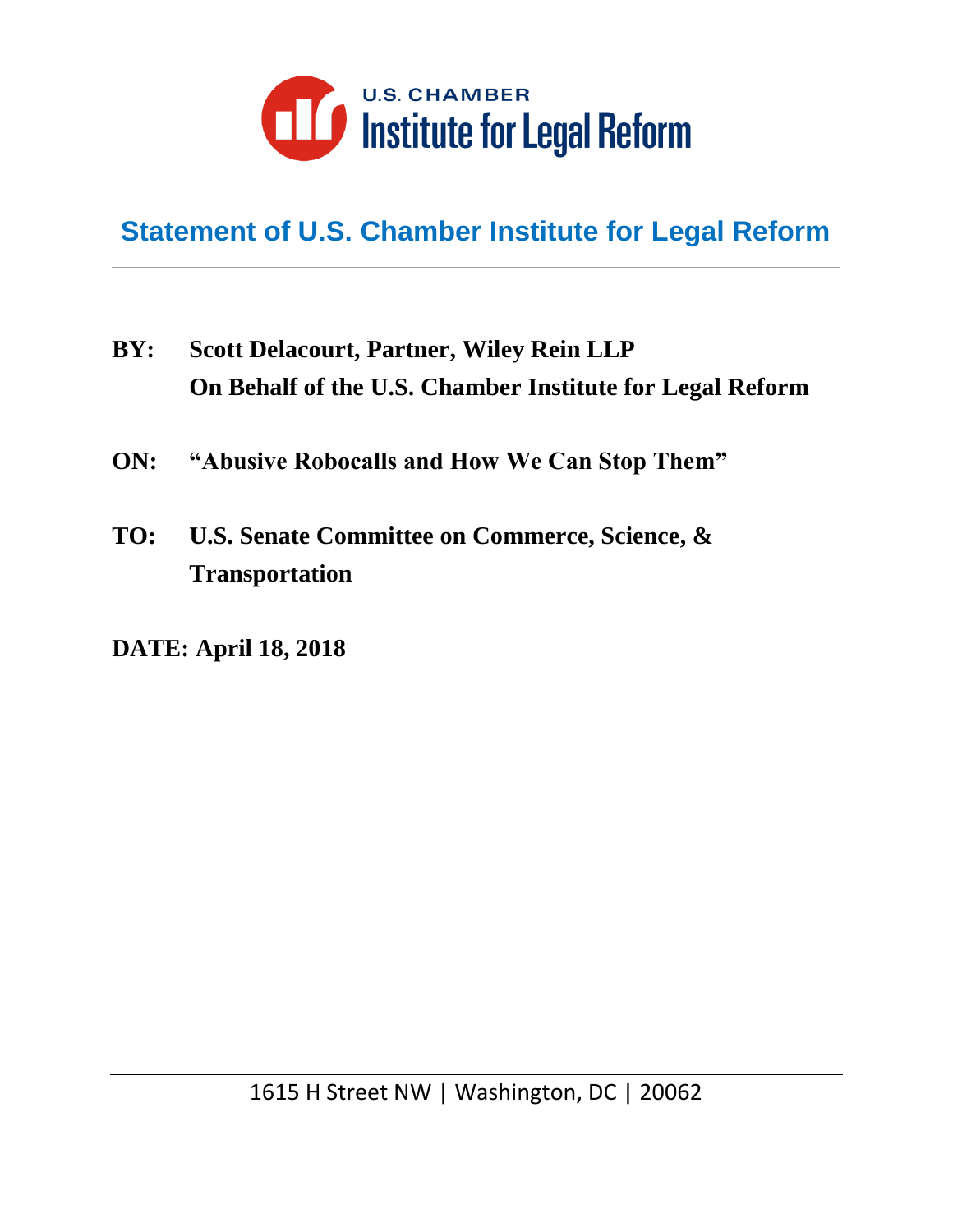### **Testimony of Scott Delacourt On Behalf of the U.S. Chamber Institute for Legal Reform**

# **I. INTRODUCTION.**

Chairman Thune, Ranking Member Nelson, and members of the Committee. My name is Scott Delacourt. I am a Partner in the Telecommunications, Media, and Technology Practice at Wiley Rein LLP, and I am here on behalf of the U.S. Chamber Institute for Legal Reform ("ILR"). The U.S. Chamber is the world's largest business federation, representing the interests of more than three million businesses of all sizes and sectors, as well as state and local chambers and industry associations. ILR is an affiliate of the U.S. Chamber that promotes civil justice reform through regulatory, legislative, judicial, and educational activities at the global, national, state, and local levels. Thank you for the opportunity to testify today about abusive robocalls, and why legitimate businesses trying to communicate with their customers, who are not making these types of calls, desperately need the Telephone Consumer Protection Act ("TCPA") reformed.

I would like to make three points today:

- First, TCPA class-action litigation has harmed consumers and legitimate businesses while doing little to reduce illegal and abusive robocalling.
- Second, the D.C. Circuit's recent decision vacating portions of the FCC's *2015 Omnibus TCPA Order* presents a sensible roadmap for interpreting the TCPA in a way that provides clear guidance to consumers and businesses.
- Third, the FCC should follow the court's guidance, clarify the TCPA's requirements, and focus on bad actors.

Illegal and abusive robocalls continue to be a menace and a top complaint of consumers across the U.S. These calls originate with bad actors, and ILR does not condone the conduct. The ILR's members—a broad cross-section of American business—share consumers' concern. Customers are the life-blood of commerce, and successful businesses avoid practices that customers revile. U.S. businesses have no interest in engaging in abusive practices. Indeed, businesses fear the brand and customer relationship damage of being cast as an illegal and abusive robocaller.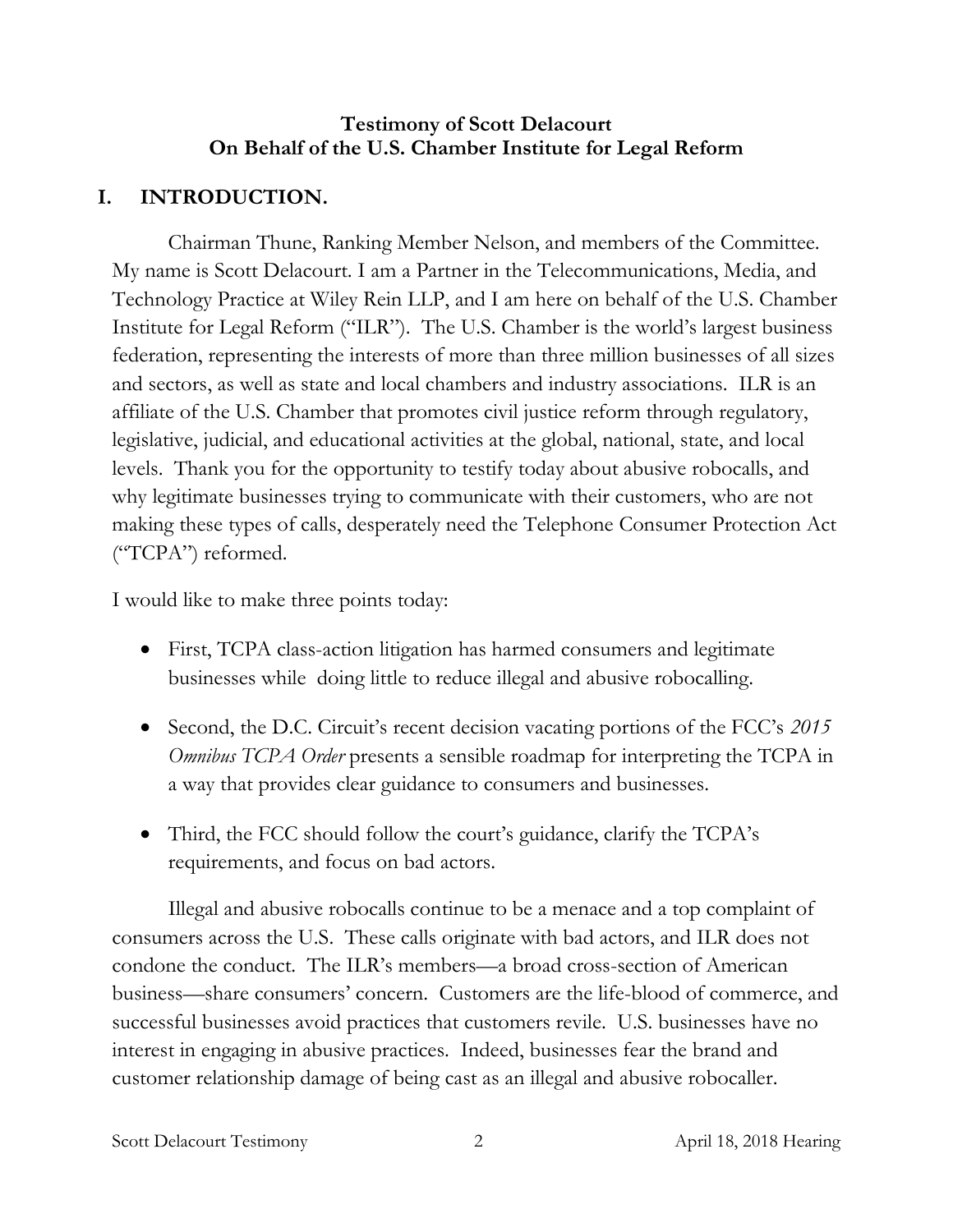On the other hand, ILR is concerned about businesses being able to communicate with their customers through the use of modern technology, in an efficient and cost-effective manner, while consumers desire and expect timely, contemporary communications from the companies with whom they choose to do business. Unfortunately, the TCPA has become an obstacle, preventing legitimate and lawful communications between businesses—large and small—and their customers and has placed businesses in the crosshairs of potential litigation each time they pick up the phone or send a text message.

The TCPA prohibits making phone calls to wireless telephone numbers "using any automatic telephone dialing system" ("ATDS") without the prior express consent of the called party. The Act focuses on technology, not bad conduct such as harassment or fraud. Ambiguity over the technology used or what constitutes an ATDS has become a source of unnecessary and sometimes abusive class-action litigation, burdening how businesses reach their customers, while doing little to stop truly abusive robocalls. Indeed, the number of TCPA case filings exploded to 4,860 in 2016, and TCPA litigation grew 31.8% between 2015 and 2016. Much of this litigation targets legitimate companies – many of which are well-known brands – that have committed marginal or unavoidable violations, instead of the true bad actors: scam telemarketers, offshore operations, and fraudsters who operate through thinlycapitalized and disappearing shell companies. These latter activities are of little interest to class-action lawyers.

Abusive litigation targeting legitimate companies has devastating effects, as the TCPA's uncapped statutory damages can lead to multi-million-dollar judgments. Often consumers do not even collect from the judgment funds established to remediate harm, making class-action lawyers the only winners.<sup>1</sup> Ironically, such

#### Scott Delacourt Testimony 3 3 April 18, 2018 Hearing

<sup>&</sup>lt;sup>1</sup> For example, one survey of federal TCPA settlements found that in 2014, the average attorneys' fees awarded in TCPA class action settlements was \$2.4 million, while the average class member's award in these same actions was \$4.12. Wells Fargo Ex Parte Notice, filed January 16, 2015, in CG Docket No. 02-278, p. 19, available at [http://apps.fcc.gov/ecfs/document/view?id=60001016697.](http://apps.fcc.gov/ecfs/document/view?id=60001016697) One of the most recent examples of the lucrative success that plaintiffs' attorneys continue to achieve in TCPA class actions includes an award of \$15.26 million in fees. Plaintiffs;' counsel originally petition for an award in amount equal to one-third of the final common fund total. *Aranda et al. v. Caribbean Cruise Line, Inc. et al.*, No. 12-04069, 2017 U.S. Dist. LEXIS 52645 (N.D. Ill., April 6, 2017),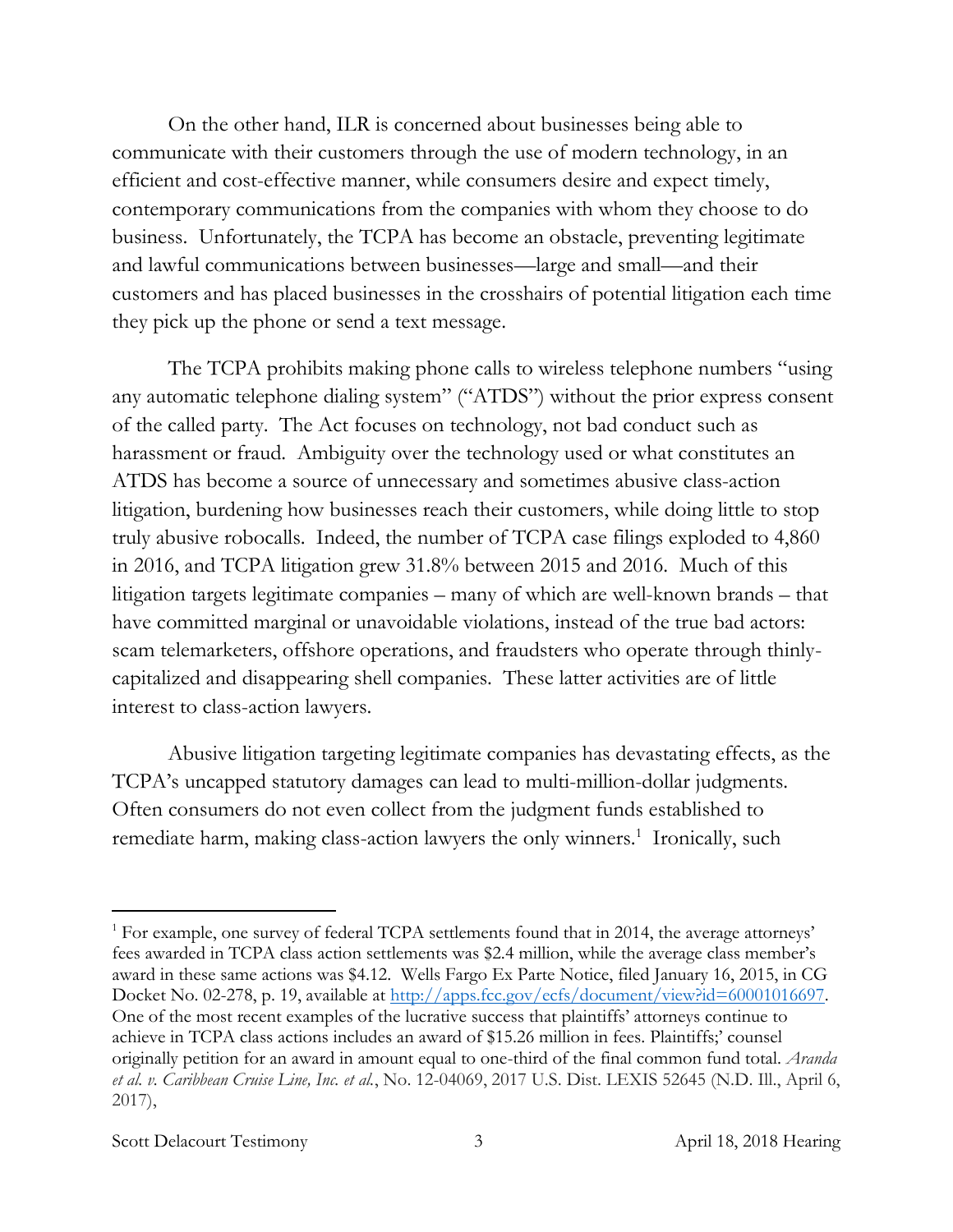litigation ultimately hurts the consumers it is intended to protect as the costs are passed along in the form of increased prices for goods and services.

The Federal Communications Commission's ("FCC") implementation of the TCPA, to some degree, has contributed to this problem. In its 2015 *Omnibus Order*, the FCC expanded the types of devices that are considered ATDS to include equipment with computing capability or to which computing capability might be added—an expansive reading that potentially sweeps in everyday devices like smart phones and tablets, creating major uncertainty for businesses. Indeed, the FCC's *Omnibus Order* contributed to a 46% increase in TCPA litigation.

The D.C. Circuit's decision last month in *ACA Int'l v. FCC*, in which the U.S. Chamber was a petitioner, overturned certain key provisions of the FCC's *Omnibus Order*, including the agency's definition of an automated telephone dialing system ("ATDS"), which the court described as "utterly unreasonable."<sup>2</sup> The decision includes a sensible roadmap for how the FCC might interpret the TCPA in a manner that is clear and understandable, significantly reducing frivolous class-action litigation. This decision provides an opportunity for the FCC to revisit and clarify its approach to the TCPA. Following the D.C. Circuit's approach would provide guidance and clarity to businesses, and allow regulators, law enforcement, and courts to focus on the bad actors who are the source of the robocalling problem.

### **II. UNCERTAINTY REGARDING THE REQUIREMENTS OF THE TCPA HAS LED TO UNNECESSARY LITIGATION THAT DOES LITTLE TO DETER ROBOCALLS.**

Congress enacted the TCPA in 1991 to stop abusive cold-call telemarketing and fax-blast spamming.<sup>3</sup> In promulgating its initial rules implementing the Act, the Commission acknowledged the TCPA's goal of "restrict[ing] the most abusive

Scott Delacourt Testimony 14 April 18, 2018 Hearing

<sup>2</sup> *ACA Int'l v. FCC*, No. 15-1211, slip op. at 15 (D.C. Cir., Mar. 16, 2018).

<sup>&</sup>lt;sup>3</sup> See S. Rep. 102-178 at 1-2 (1991) (stating that the purpose of the TCPA is to "plac[e] restrictions on unsolicited, automated telephone calls to the home" and noting complaints regarding telemarketing calls); H.R. Rep. No. 102–317 at 6-7 (1991) (citing telemarketing abuse as the primary motivator for legislative action leading to the TCPA). *See also* Comments of the U.S. Chamber and ILR, *Rules and Regulations Implementing the Telephone Consumer Protection Act of 1991*, CG Docket No. 02-278, at 2-3 (filed Mar. 10, 2017).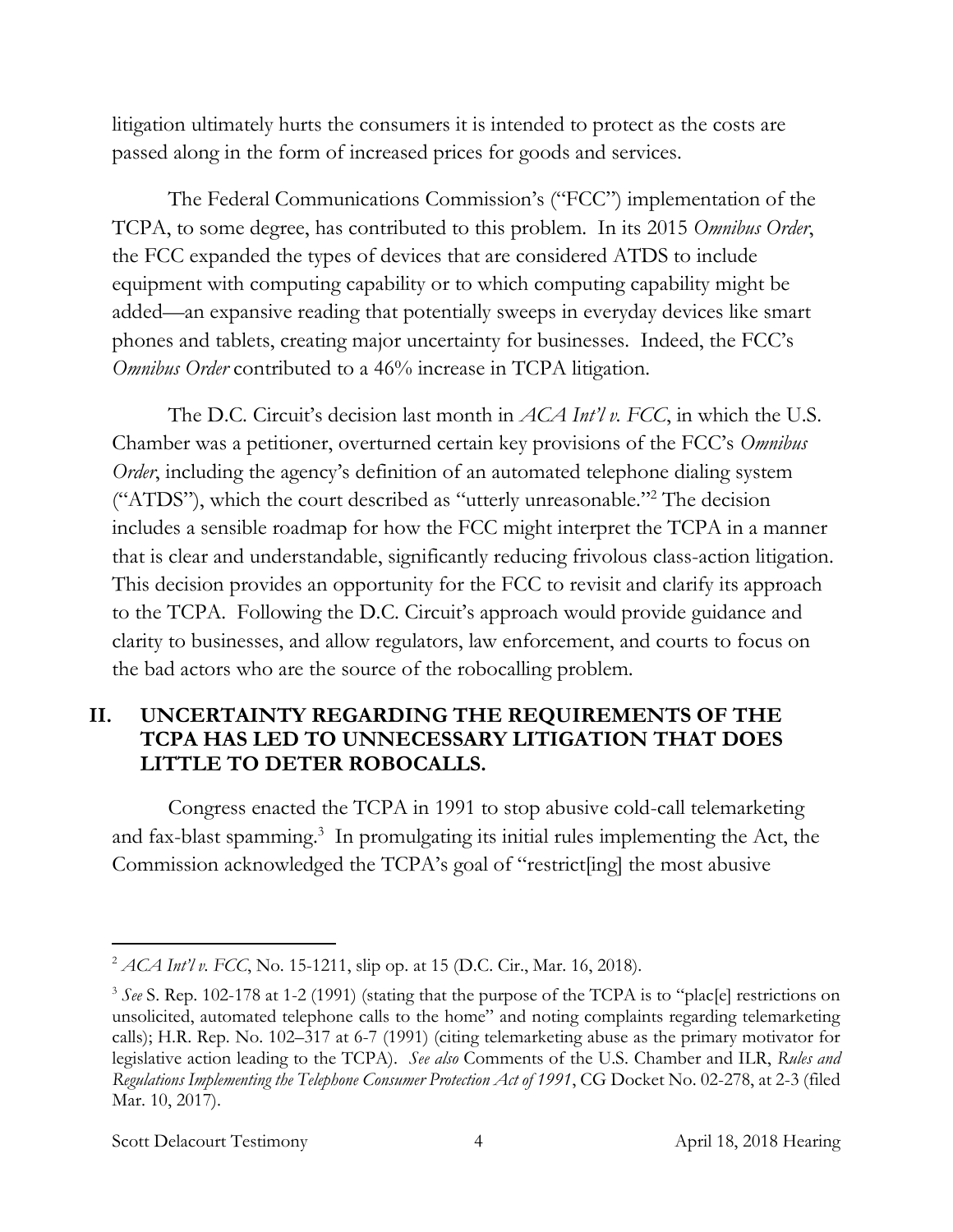telemarketing practices."<sup>4</sup> The Supreme Court recognized that "Congress determined that federal legislation was needed because *telemarketers*, by operating interstate, were escaping state-law prohibitions on *intrusive nuisance calls*."<sup>5</sup> Unfortunately, the Commission's implementation of the Act over many years has fostered a whirlwind of litigation. Interpretations by courts and the FCC have strayed far from the statute's text, Congressional intent, and common sense, turning the TCPA into a breeding ground for frivolous lawsuits brought by serial plaintiffs and their lawyers, who have made lucrative businesses out of targeting U.S. companies.<sup>6</sup> The number of TCPA

Scott Delacourt Testimony 5 5 April 18, 2018 Hearing

<sup>&</sup>lt;sup>4</sup> See Rules and Regulations Implementing the Telephone Consumer Protection Act of 1991, Report and Order, 7 FCC Rcd 8752, n.24 (Oct. 16, 1992) *("1992 Report and Order")*.

<sup>5</sup> *Mims v. Arrow Financial Services, LLC*, 565 U.S. 368, 370 (2012) (also citing the Preamble of the TCPA) (emphasis added); *see also Emanuel v. Los Angeles Lakers, Inc.,* 2013 WL 1719035, at \*3 ("Courts "broadly recognize that not every text message or call constitutes an actionable offense; rather, the TCPA targets and seeks to prevent the proliferation of intrusive, nuisance calls.") (internal quotations omitted).

<sup>&</sup>lt;sup>6</sup> See Letter from ACA International et al to the Members of the U.S. House of Representatives, (Mar.  $8,$  2017),

http://www.instituteforlegalreform.com/uploads/sites/1/TCPA\_Coalition\_Letter\_FICALA\_to\_H ouse.pdf. For examples, Craig Cunningham of Nashville, according to news reports, has filed approximately 83 TCPA lawsuits since 2014—including 19 in 2017. He has three cell phones he uses to compile TCPA claims. John O'Brien, *Phony Lawsuits: Man Has Filed 80 Lawsuits And Uses Sleuthing Skills To Track Down Defendants*, Forbes, Nov. 1, 2017, [https://www.forbes.com/sites/legalnewsline/2017/11/01/phoney-lawsuits-man-has-filed-80](https://www.forbes.com/sites/legalnewsline/2017/11/01/phoney-lawsuits-man-has-filed-80-lawsuits-and-uses-sleuthing-skills-to-track-down-defendants/#456cd2a76be7) [lawsuits-and-uses-sleuthing-skills-to-track-down-defendants/#456cd2a76be7;](https://www.forbes.com/sites/legalnewsline/2017/11/01/phoney-lawsuits-man-has-filed-80-lawsuits-and-uses-sleuthing-skills-to-track-down-defendants/#456cd2a76be7) A U.S. Magistrate judge found Jan Konopca, a serial plaintiff who has filed 31 lawsuits in New Jersey federal court, was actively seeking the calls. Mr. Konopca earned approximately \$800,000 for his endeavors and has even claimed that he is no longer eligible for Social Security Disability benefits because of his TCPA litigation. John O'Brien, *Phony Lawsuits: Comcast Fighting For Access to 'Professional' Plaintiff's Prior Testimony*, Forbes, May 31, 2017, [https://www.forbes.com/sites/legalnewsline/2017/05/31/phoney](https://www.forbes.com/sites/legalnewsline/2017/05/31/phoney-lawsuits-comcast-fighting-for-access-to-professional-plaintiffs-prior-testimony/#18a02fba727c)[lawsuits-comcast-fighting-for-access-to-professional-plaintiffs-prior-testimony/#18a02fba727c;](https://www.forbes.com/sites/legalnewsline/2017/05/31/phoney-lawsuits-comcast-fighting-for-access-to-professional-plaintiffs-prior-testimony/#18a02fba727c) *see also* John O'Brien, *Phony Lawsuits: How a Polish immigrant apparently sued his way to \$800K*, Forbes, Mar. 15, 2017, [https://legalnewsline.com/stories/511092959-phoney-lawsuits-how-a-polish-immigrant](https://legalnewsline.com/stories/511092959-phoney-lawsuits-how-a-polish-immigrant-apparently-sued-his-way-to-800k)[apparently-sued-his-way-to-800k;](https://legalnewsline.com/stories/511092959-phoney-lawsuits-how-a-polish-immigrant-apparently-sued-his-way-to-800k) Melody Stoops began her TCPA "business" by collecting at least 35 cellphones that she stored in a shoebox. Though she lived in a small town in Central Pennsylvania, she used Florida area codes when she registered for a new phone number for each. By admitting her scheme, Stoops lost her standing to sue, a Pennsylvania judge ruled in 2015. If the calls were the goal, then she experienced no harm when she received them, it was determined. John O'Brien, *Phony Lawsuits: A Federal Law is Giving Litigious People A New Income Stream*, Forbes, Mar. 14, 2017, [https://www.forbes.com/sites/legalnewsline/2017/03/14/phoney-lawsuits-a-federal-law-is-giving](https://www.forbes.com/sites/legalnewsline/2017/03/14/phoney-lawsuits-a-federal-law-is-giving-litigious-people-a-new-income-stream/#6312998a68ee)[litigious-people-a-new-income-stream/#6312998a68ee;](https://www.forbes.com/sites/legalnewsline/2017/03/14/phoney-lawsuits-a-federal-law-is-giving-litigious-people-a-new-income-stream/#6312998a68ee) *see also* John O'Brien, *Phony Lawsuits: A 'Most Profitable' Scheme Has TCPA Plaintiff On Track For One Last Payday*, Forbes, Nov. 27, 2017,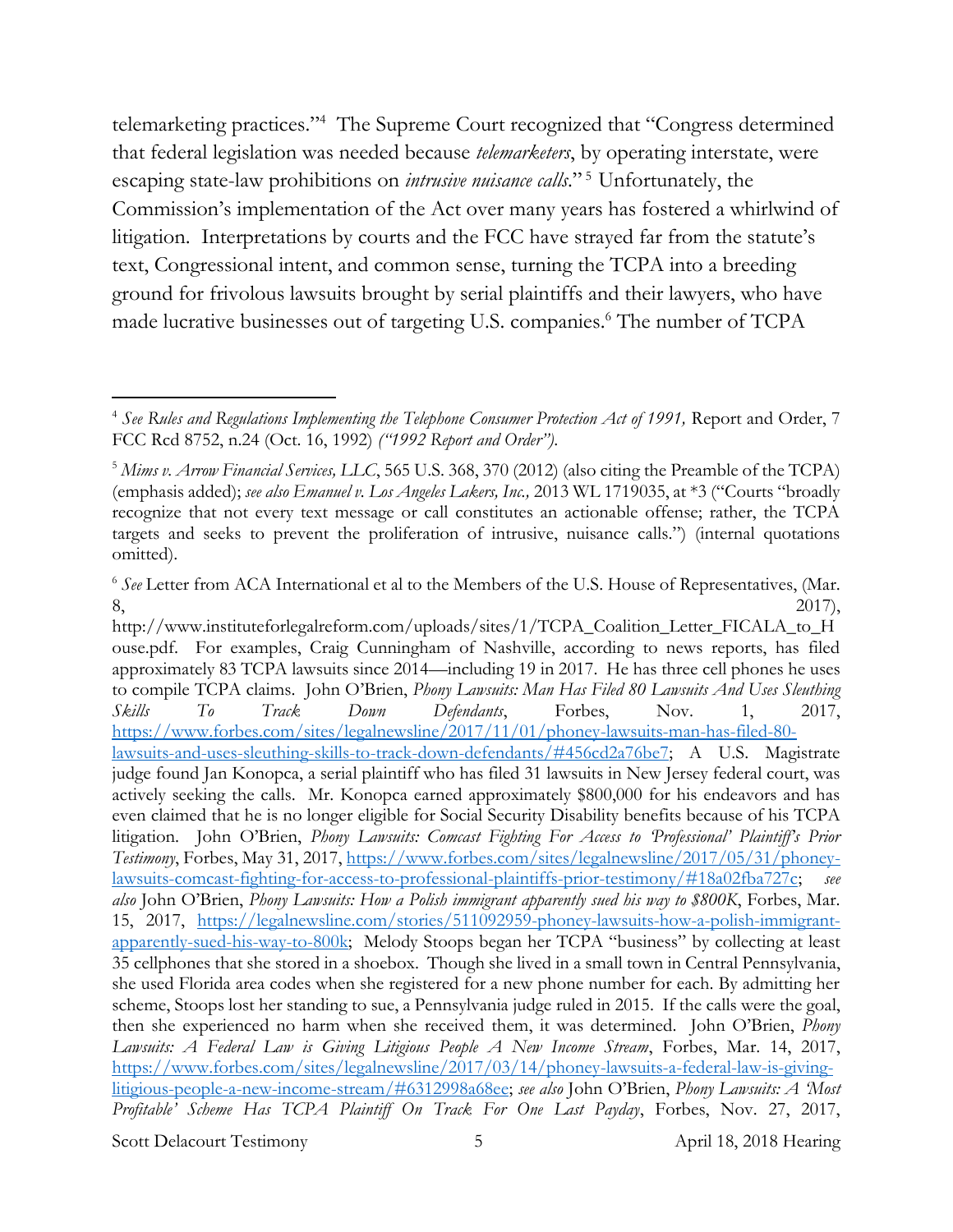case filings exploded to 4,860 in 2016, and TCPA litigation grew 31.8% between 2015 and 2016.<sup>7</sup> The focus of these lawsuits is often legitimate companies and well-known brands who have committed accidental or unavoidable violations. As then-Commissioner Ajit Pai highlighted, the Los Angeles Lakers were hit with a classaction lawsuit from fans who received text messages confirming receipt of fanoriginated texts.<sup>8</sup> Similarly, a ride-sharing service was sued for texts confirming receipt of ride requests. <sup>9</sup> And Mammoth Mountain Ski Area was sued for calling a group of litigants who had previously provided consent.<sup>10</sup>

TCPA litigation has even gone so far as to subject nonprofit organizations to frivolous lawsuits. A blood bank, a state chapter of the Special Olympics, and the Breast Cancer Society have all faced TCPA suits.<sup>11</sup> Recently, the American Heart Association was handed a "victory" when a court in Louisiana found the plaintiff consented to the text messages she received and that the content of the messages was informational, not promotional.<sup>12</sup> As a result, the TCPA is forcing such organizations to utilize and waste precious staff and monetary resources to handle needless litigation rather than devoting those resources to life-saving research.

 $\overline{a}$ 

Scott Delacourt Testimony 6 6 April 18, 2018 Hearing

[https://www.forbes.com/sites/legalnewsline/2017/11/27/phoney-lawsuits-a-most-probable](https://www.forbes.com/sites/legalnewsline/2017/11/27/phoney-lawsuits-a-most-probable-scheme-has-tcpa-plaintiff-on-track-for-one-last-payday/#7787c5823ba1)[scheme-has-tcpa-plaintiff-on-track-for-one-last-payday/#7787c5823ba1.](https://www.forbes.com/sites/legalnewsline/2017/11/27/phoney-lawsuits-a-most-probable-scheme-has-tcpa-plaintiff-on-track-for-one-last-payday/#7787c5823ba1)

<sup>7</sup> *See 2016 Year in Review: FDCPA Down, FCRA & TCPA* Up, WebRecon LLC (2018), https://webrecon.com/2016-year-in-reviewfdcpa-down-fcra-tcpa-up/.

<sup>&</sup>lt;sup>8</sup> Rules and Regulations Implementing the Telephone Consumer Protection Act of 1991 Declaratory Ruling and Order, 30 FCC Rcd 7961, 8073 (2015) (*"Omnibus Order"*) (dissenting statement of Commissioner Ajit Pai).

<sup>9</sup> *Id*.

<sup>&</sup>lt;sup>10</sup> Scaling the 'Mountain' of TCPA Lawsuit Abuse, U.S. Chamber Institute for Legal Reform (Apr. 8, 2015), [http://www.instituteforlegalreform.com/resource/scaling-the-mountain-of-tcpa-lawsuit](http://www.instituteforlegalreform.com/resource/scaling-the-mountain-of-tcpa-lawsuit-abuse)[abuse](http://www.instituteforlegalreform.com/resource/scaling-the-mountain-of-tcpa-lawsuit-abuse) (explaining that the plaintiffs provided consent before a new FCC rule clarifying the prior express consent requirement took effect).

<sup>11</sup> *See Murphy v. DCI Biologicals Orlando, LLC, et. al*, 797 F.3d 1302, 1308 (11th Cir. 2015); *see also Wengel v. DialAmerica Marketing, Inc*., 132 F.Supp.3d 910 (E.D. Mich. Sep. 22, 2015); *see also Spiegel v. Reynolds et al*., No. 17-3344 (7th Cir. Nov. 14, 2017).

<sup>12</sup> *Reese v. Anthem Inc., et al*., No. 2:17-cv-07940 (E.D. La Mar. 12, 2018).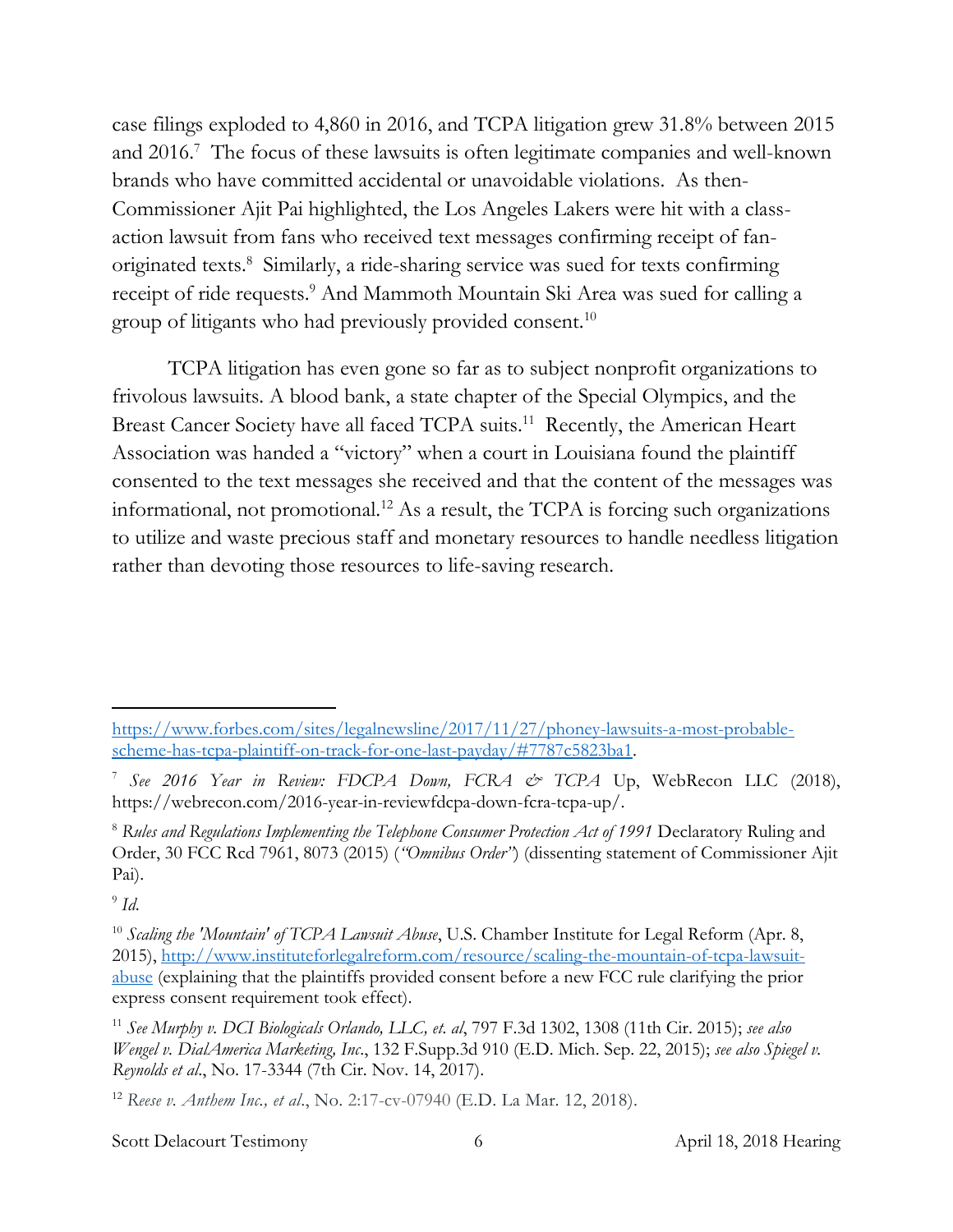Because the TCPA provides for uncapped statutory damages, defendants in these lawsuits face multi-million-dollar judgments.<sup>13</sup> Earlier this month, Outcome Health agreed to a \$2.9 million settlement to end a class-action lawsuit over daily automated nutrition tips it texted to recipients who had signed up to receive such information. In another case, Lake City Industrial Products, Inc., a small, familyowned company from Michigan, faced over \$5 million in statutory damages for faxes it sent believing they were legal.<sup>14</sup> Other well-known companies, like Capital One Bank, AT&T, MetLife, Papa John's Pizza and Walgreen's Pharmacy, have faced settlements of over ten million dollars, the largest of which was \$75 million. <sup>15</sup> TCPA lawsuits filed in the 17-month period after the 2015 FCC Omnibus Declaratory Ruling reached approximately 40 different industries.<sup>16</sup>

Compliance with the TCPA has been frustrated by uncertain and shifting standards as the FCC's interpretations have evolved over decades, leaving a tangled web of obligations. Businesses making good-faith efforts to comply may nevertheless be subject to crippling litigation. Regulatory uncertainty and enormous settlements enriching class-action lawyers benefit neither consumers nor the economy. As FCC Commissioner Michael O'Rielly has observed, needless "enforcement actions or lawsuits" chill efforts by "good actors and innovators" to develop "new consumerfriendly communications services."<sup>17</sup>

The FCC's *Omnibus Order* added to the uncertainty. The TCPA prohibits making a call "using any automatic telephone dialing system" without the prior

 $\overline{a}$ 

Scott Delacourt Testimony 7 April 18, 2018 Hearing

<sup>13</sup> *See The Juggernaut of TCPA Litigation: The Problems with Uncapped Statutory Damages*, U.S. Chamber Institute for Legal Reform at 12 (October 2013), http://www.instituteforlegalreform.com/uploads/sites/1/TheJuggernautofTCPALit\_WEB.PDF ("What is clear is that the TCPA's uncapped statutory damages pose a real threat to large and small well-intentioned American companies who have potentially millions of customers and who often need to communicate with those consumers.").

<sup>14</sup> *Id*. at 10.

<sup>&</sup>lt;sup>15</sup> *TCPA Litigation Sprawl: A Study of the Sources and Targets of Recent TCPA Lawsuits*, U.S. Chamber Institute for Legal Reform at 10 (Aug. 2017), http://www.instituteforlegalreform.com/uploads/sites/1/TCPA\_Paper\_Final.pdf.

<sup>&</sup>lt;sup>16</sup> *Id.* at 3. In total 3,121 cases were examined. Over 1,000 of those cases—more than one-third of the total lawsuits reviewed—were brought as nationwide class actions. *Id.*

<sup>17</sup> Commissioner O'Rielly, *TCPA: It is Time to Provide Clarity*, FCC Blog (Mar. 25, 2014, 2:10 PM), <https://www.fcc.gov/news-events/blog/2014/03/25/tcpa-it-time-provide-clarity>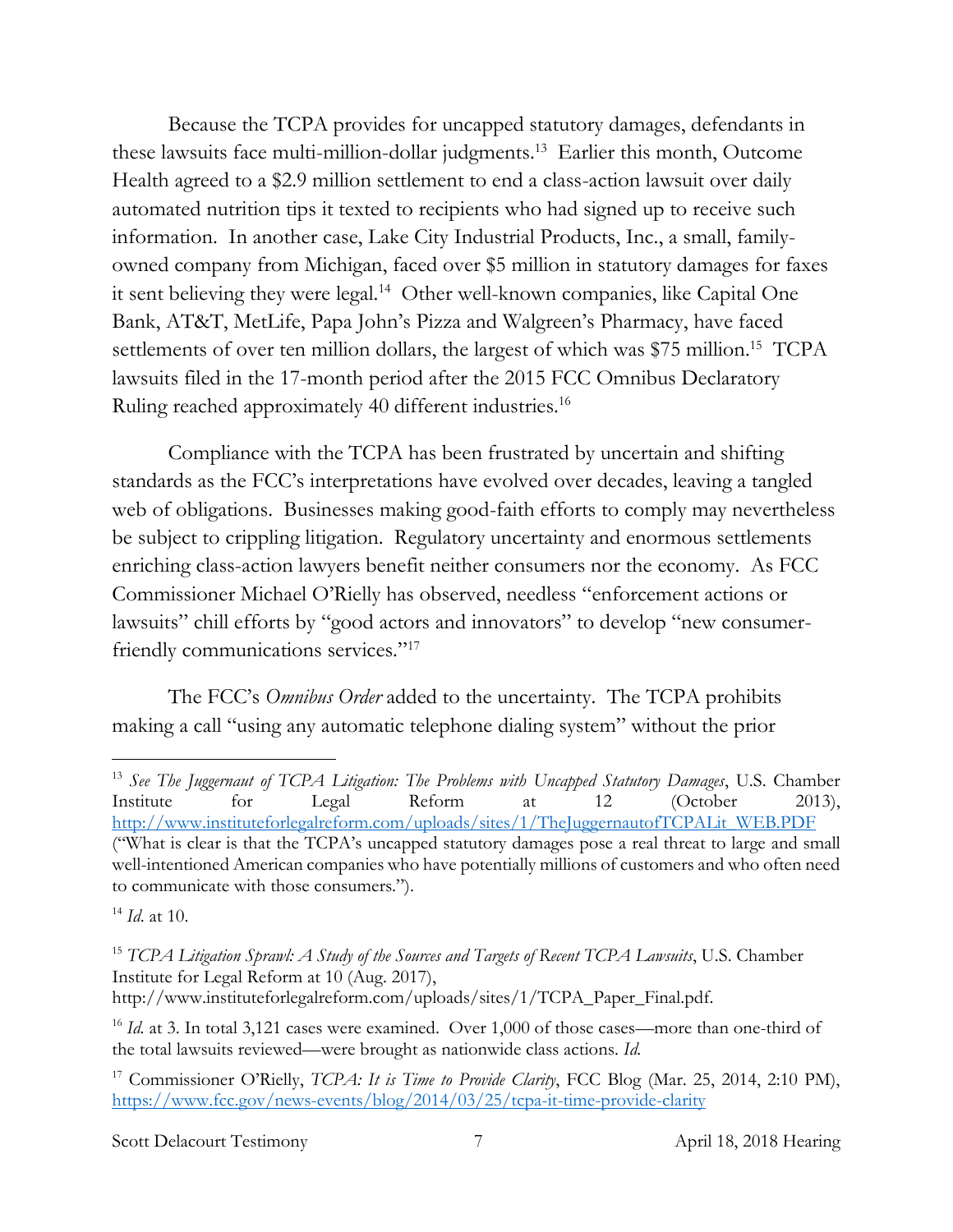express consent of the called party.<sup>18</sup> The Act defines "automatic telephone dialing system" as "equipment which has the capacity to store or produce telephone numbers to be called, using a random or sequential number generator; and to dial such numbers."<sup>19</sup> Uncertainty over the meaning of "capacity" led the FCC to adopt an order construing the term. Rather than providing clarity, however, the FCC adopted a sweeping interpretation including devices that have both the present and *potential* capacity to store or produce telephone numbers to be called, while also including devices that can generate random or sequential numbers and those that cannot.<sup>20</sup> This baffling interpretation raised the prospect that everyday devices like smart phones and tablets could be ATDS subject to the TCPA's prohibitions because of their potential capacity to store or produce telephone numbers to be called. This construction conflicted with the text, history, and purpose of the TCPA, and contributed to a 46% increase in TCPA litigation, with class actions comprising approximately one-third of those filings.<sup>21</sup>

## **III. THE D.C. CIRCUIT VACATED THE FCC'S OMNIBUS ORDER AND PROVIDED A SENSIBLE ROADMAP FOR MOVING FORWARD.**

Numerous petitioners, including the U.S. Chamber of Commerce, sought judicial review of the *Omnibus Order*'s unjustifiable expansion of the TCPA, arguing that the regime was unreasonable, impractical, and inconsistent with the statute's text. The D.C. Circuit largely agreed and vacated portions of the *Omnibus Order* in *ACA Int'l v. FCC.* Significantly, the court unanimously set aside the Commission's interpretation of ATDS, holding that the interpretation of capacity was "utterly unreasonable,"<sup>22</sup> "incompatible with" the statute's goals, and "impermissibly" expansive.<sup>23</sup> The interpretation was so unreasonable, it was "considerably beyond the agency's zone of delegated authority."<sup>24</sup> The court also found unanimously that the

<sup>20</sup> *Omnibus Order,* ¶¶ 10-15.

 $\overline{a}$ 

 $24$  Slip op. at 19.

Scott Delacourt Testimony 8 8 April 18, 2018 Hearing

 $18$  47 U.S.C.  $\{(227(b)(1)(A)).\}$ 

<sup>&</sup>lt;sup>19</sup> *Id.*  $\{ 227(a)(1)(A) - (B) \}.$ 

<sup>21</sup> *See TCPA Litigation Sprawl* at 2, 4.

 $22$  Slip op. at 19.

 $23$  Slip op. at 23.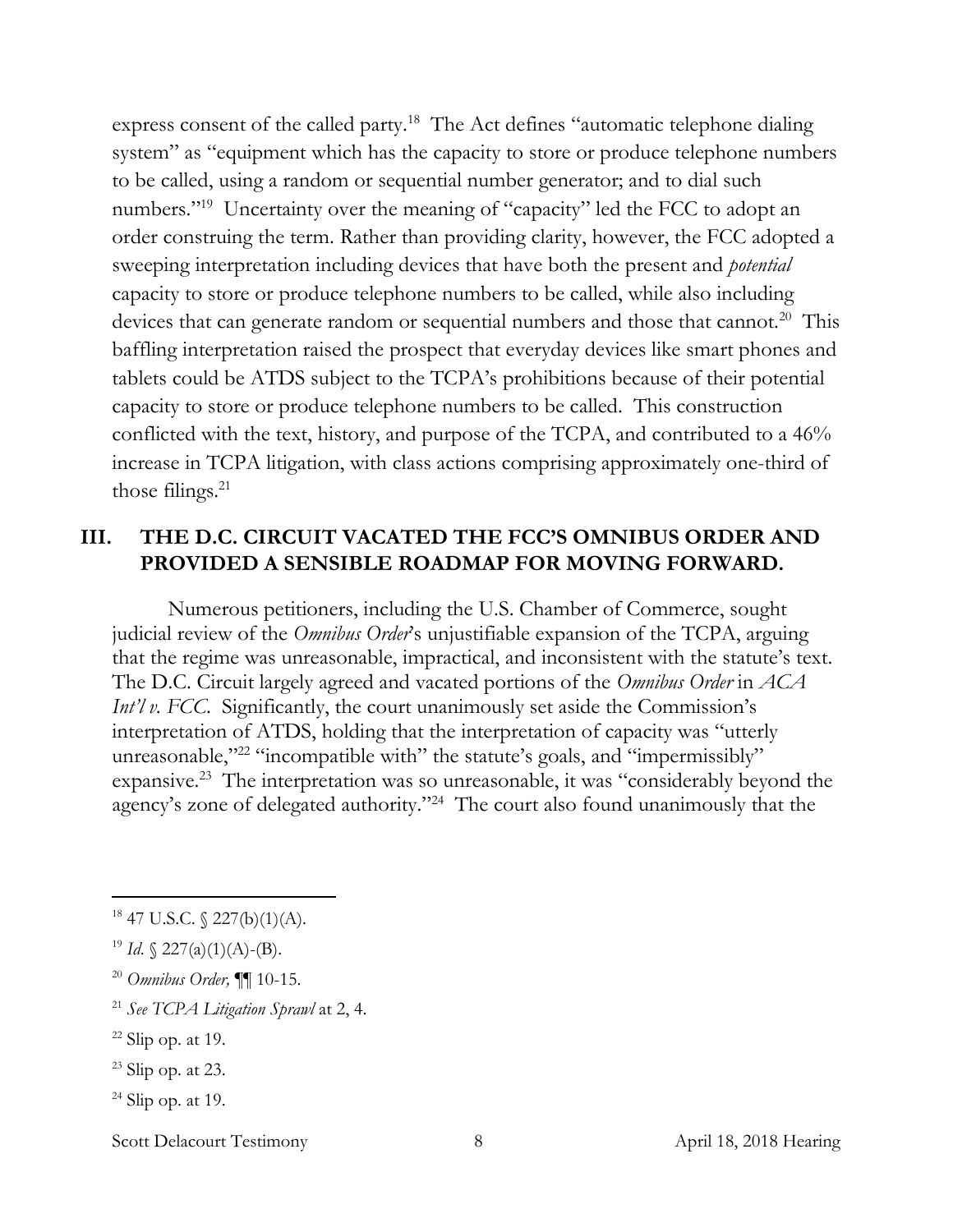Commission had offered an inconsistent and "inadequa[te]" explanation of what features constitute an [ATDS], <sup>25</sup> "fall[ing] short of reasoned decision making."<sup>26</sup>

The opinion also provided a roadmap for how the FCC should proceed. The court pointed to the interpretation of "make any call . . . using" offered by Commissioner Michael O'Rielly in his *Omnibus Order* dissent, which would require that dialing equipment "*be used as an [ATDS]* to make the calls."<sup>27</sup> In other words, the calling equipment must actually use ATDS capabilities to make the call. Although the court did not explicitly endorse this approach, as the issue was not raised in the appeal, it noted that this construction would "substantially diminish the practical significance of the Commission's expansive understanding of 'capacity' in the [ATDS] definition." <sup>28</sup> This is a significant signal to the FCC and the courts about the best reading of the TCPA.

### **IV. THE FCC SHOULD ADOPT A NEW APPROACH TO THE TCPA THAT PROTECTS LEGITIMATE BUSINESS CALLS AND FOCUSES ON BAD ACTORS.**

The D.C. Circuit's decision provides an opportunity for the FCC to rethink its approach to the TCPA. Confusing regulations and interpretations of the statutory text have contributed to a rise in TCPA litigation while doing little to reduce illegal and abusive robocalling. At the same time, increased liability exposure and compliance costs have deterred businesses from reaching out to their customers. A renewed focus on the TCPA's statutory text offers a path forward to better protect consumers *and* businesses that operate in good faith.

Adopting the D.C. Circuit's suggested approach on what constitutes an ATDS would realign the interpretation of the TCPA to its text and purpose. This straightforward reading will ensure that liability attaches only when ATDS capabilities are used to make a call, rather than sweeping in calls made using smartphones, tablets, and other devices that conceivably *could* be modified to support autodialing at some point in the future. Significantly, it would provide businesses with clear guidance on the type of equipment they can use to contact their customers. A device's theoretical or potential capabilities would not be relevant to determining whether it is an ATDS. Instead, the inquiry should focus only on the functions used to make the call or calls in question. This clarification will help businesses avoid unnecessary litigation over

 $\overline{a}$ 

Scott Delacourt Testimony 9 9 April 18, 2018 Hearing

 $25$  Slip op. at 29.

 $26$  Slip op. at 25.

<sup>&</sup>lt;sup>27</sup> *Omnibus Order* (statement of Commissioner O'Rielly) (emphasis in original).

 $28$  Slip op. at 30.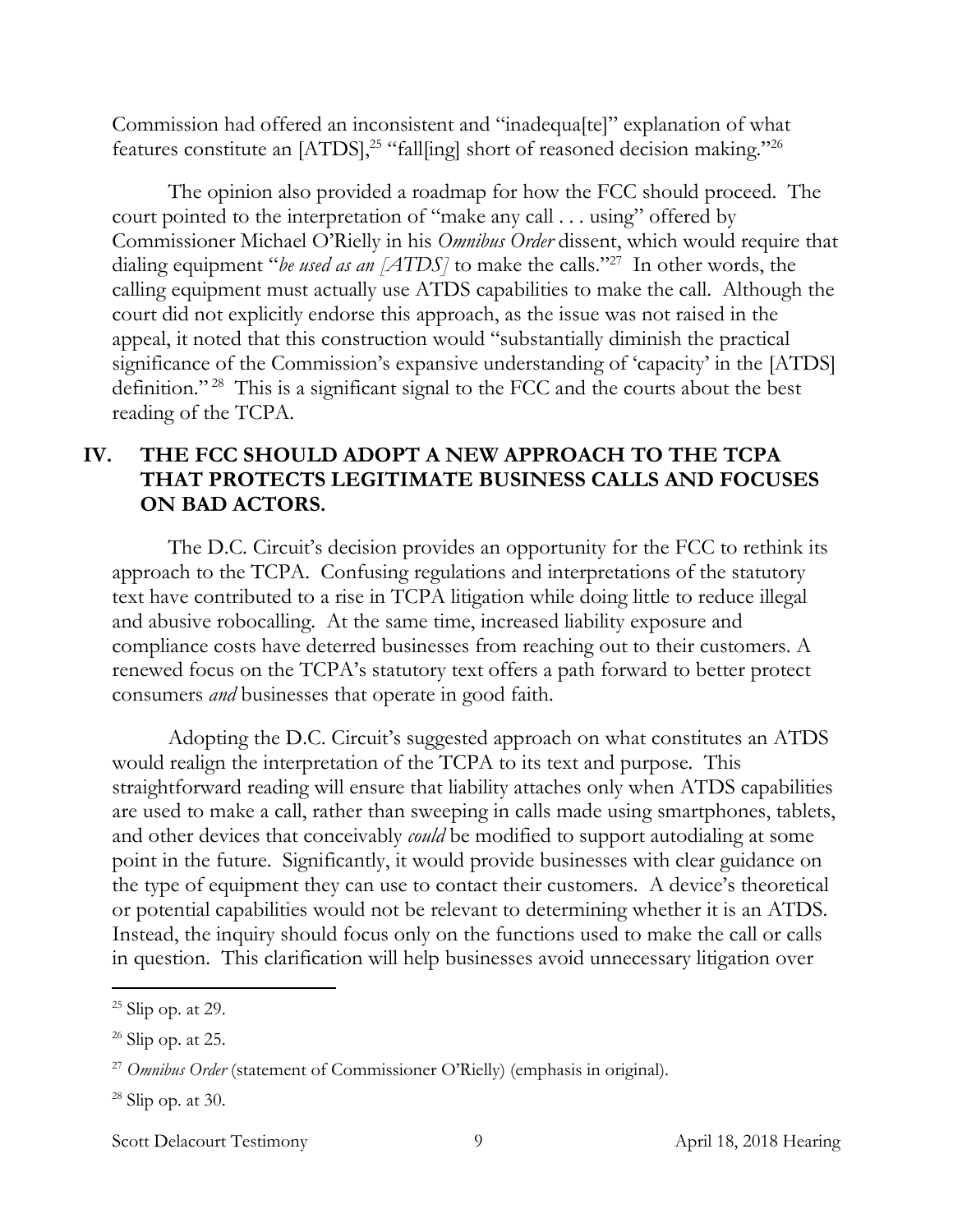whether they used an ATDS and help consumers differentiate whether they are targets of an illegal robocall campaign or receiving a routine business communication. Reducing the amount of TCPA litigation will also free up resources to focus on the actual bad actors who are the source of abusive robocalls. With fewer complaints, enforcement resources will not be wasted on investigating legitimate business communications and can be used to find and punish illegal robocallers.

The TCPA was never intended to make all mass calling illegal. The legislative history reflects that the Act was intended to achieve a balance between the need for legitimate businesses to lawfully communicate with their customers and protecting consumers from certain abusive uses of the telephone system. There are bad actors who abuse the openness of our communications infrastructure, including through Caller ID spoofing and other illegal activities. The TCPA sought to prevent the use of specific equipment to engage in illegal and abusive conduct—random or sequential cold calling that tied up telephone networks, including emergency lines, and harassed consumers. The construction of ATDS suggested by the D.C. Circuit and supported by this testimony would categorically prohibit those abuses. At the same time, it would provide clear guidance to businesses on how they may lawfully communicate with their customers.

The fact that the D.C. Circuit's preferred definition of ATDS does not cover as much equipment as the definition the court struck down in no way means that consumers are unprotected, or even less protected. The TCPA contains within itself the means of protection: the Do Not Call list. Any consumer lawfully contacted by a business using equipment that is not an ATDS and who does not desire to be called may ask the caller to be placed on the caller's company-specific Do Not Call list. Those consumers who proactively decide they do not want to receive calls—whether from an ATDS or not—may subscribe to the National Do Not Call List. Tens of millions of Americans already have.

#### **V. CONCLUSION AND RECOMMENDATIONS.**

As Congress and the FCC look for ways to reduce abusive robocalls, reforming the TCPA is an important step. Reducing the amount of unnecessary litigation plaguing legitimate businesses will shift the focus of enforcement to the actual bad actors who are the root cause of illegal robocalls. In this regard, ILR commends the FCC for taking action to give telephone companies the authority to use innovative solutions to block illegal robocalls. The D.C. Circuit has provided both an opportunity and a roadmap to further the FCC's work of focusing resources at the root of the robocalling problem. Following that guidance will help businesses avoid burdensome litigation, restore the TCPA to its original purpose, and redirect resources and attention towards reducing abusive robocalls.

Scott Delacourt Testimony 10 10 April 18, 2018 Hearing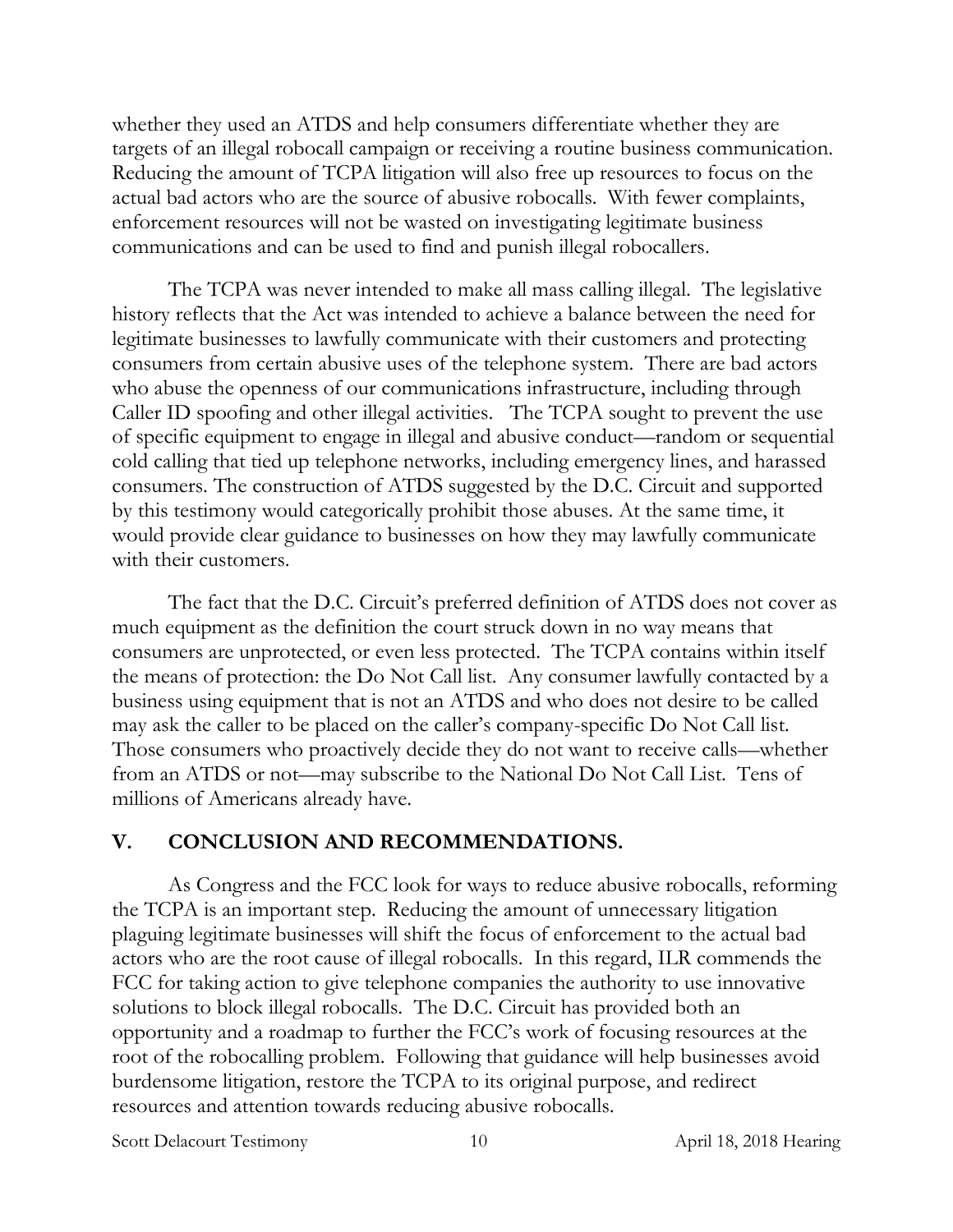As previously proposed by ILR, the following updates to the TCPA should be taken under consideration.

Statute of Limitations**:** The TCPA contains no statute of limitations, and so has fallen into the four-year default, which makes no sense for calls/faxes that are supposedly invasions of privacy that the consumer knows about at the moment they are placed. Class actions reach staggering amounts of damages because class plaintiffs seek four years' worth of calling data and liability. The TCPA's time to bring suit should be reasonably limited, as is the case with the other federal statutes providing private rights of action for statutory damages.<sup>29</sup>

Capping Statutory Damages and Adding Provisions for Reasonable Attorneys' Fees: Similar to every other federal statute providing statutory damages and a private right of action to consumers to seek those damages, the TCPA should have a cap on the amount of individual and class action damages that can be sought.<sup>30</sup> There is no better way to curb litigation abuse, bring the TCPA in line with its sister statutes, and avoid unconstitutional and excessive fines for technical violations causing no actual harm.

Affirmative Defenses: As businesses are targeted for calls under Section 227(b), as well as for the 227(c) calls that Congress knew could be made in error by a business acting in good faith to follow the appropriate policies and procedures, the affirmative defenses available in Section 227(c) should also be imported into Section 227(b) to provide protection to businesses working in good faith to comply with the TCPA.

Capacity: The "capacity" of an ATDS should be interpreted for past calls as written in the text of the statute, meaning only those devices that have the actual ability to randomly/sequentially dial telephone calls would be actionable. And if Congress wishes to limit some other sort of calling technologies or text messages, new and more precise language should be drafted, vetted, and implemented after a notice period to companies so that they can comply with statutory requirements.

<sup>&</sup>lt;sup>29</sup> See, e.g., Electronic Funds Transfer Act (15 U.S.C. § 1693), Section 1693(m) (statute of limitations -- 1 year); Fair Debt Collection Practices Act (15 U.S.C. §1692), Section 1692(k) (statute of limitations -- 1 year).

<sup>30</sup> *See, e.g.,* Electronic Funds Transfer Act (15 U.S.C. § 1693), Section 1693(m); Fair Debt Collection Practices Act (15 U.S.C. §1692), Section 1692(k); Truth in Lending Act (15 U.S.C. § 1631 et. al), Section 1640; Fair Credit Reporting Act (15 U.S.C. § 1681 et. al.), Section 1681(o). (Several of these statutes also permit defendants to recover costs/fees when actions are shown to have been brought in bad faith.)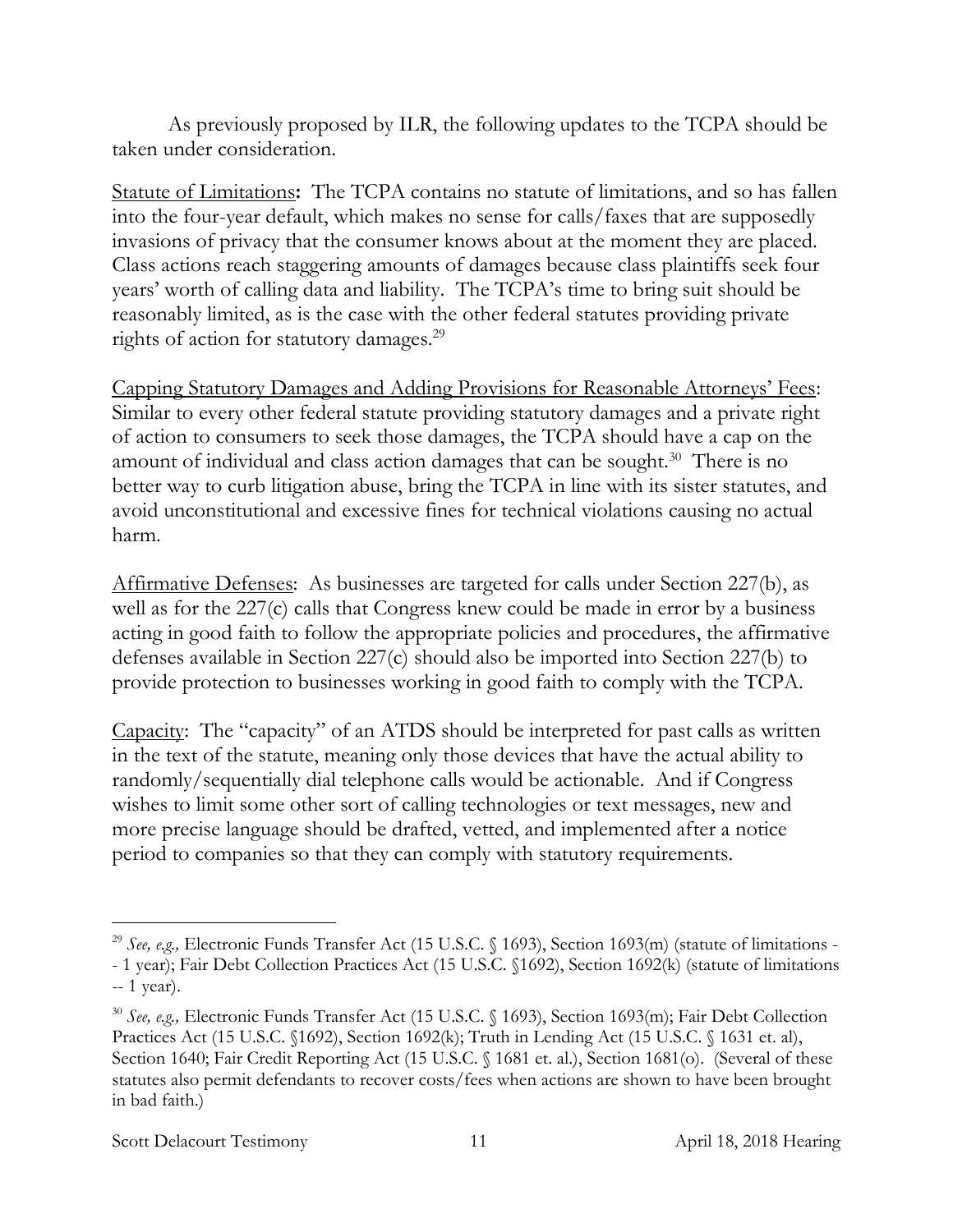Reassigned or Wrongly-Provided Number: Businesses should not be punished via TCPA lawsuits when they, in good faith, call a customer-provided phone number that now belongs to a new party unless and until the recipient informs the caller that the number is wrong and the business has a reasonable time to implement that change in its records. (If, after that notice and reasonable time the company continues to call, then lack of prior consent would be established for future calls.)

Vicarious Liability: The FCC has interpreted the TCPA to allow "on behalf of" liability for prerecorded/autodialed calls, something not specifically provided for in the statute. Among other things, the TCPA should be revised to define any such vicarious liability so that it would exist only against the appropriate entities—those persons who place the calls, or who retain a telemarketer to place calls, or who authorize an agent to place calls on their behalf.

Bad Actors: The TCPA should be reformed to focus on the actual bad actors (i.e., fraudulent calls from "Rachel from Cardmember Services," with spoofed numbers in Caller ID fields to hide the identity of caller), instead of companies trying to contact their consumers for a legitimate business purposes.

Address New Technologies, Such As Text Messaging: A text message is not the same as a call, and courts are wrong in treating them equally. Should Congress wish to set rules on text messaging within the TCPA, it should do so through the regular channels of drafting, vetting, and implementing new statutory language.

Revocation: If a consumer that has provided a telephone number to a company no longer wishes to receive communications at that number, there should be a set process (as in the Fair Debt Collection Practices Act) on how the business should be told of the revocation, and a reasonable time for the company to implement that change.

The changes discussed above—which would help to protect American companies from expensive and damaging litigation abuse—would not risk any of these repercussions. Thus, we urge this Committee to revisit the TCPA to bring this  $20<sup>th</sup>$ Century statute in line with 21<sup>st</sup> Century challenges. Twenty-five years have passed, and it is evident that the TCPA has had a negative impact on businesses that Congress never intended when first enacting this law in 1991. We appreciate the Committee's calling of today's hearing and stand ready to work with you on this important issue.

\* \* \* \* \* \*